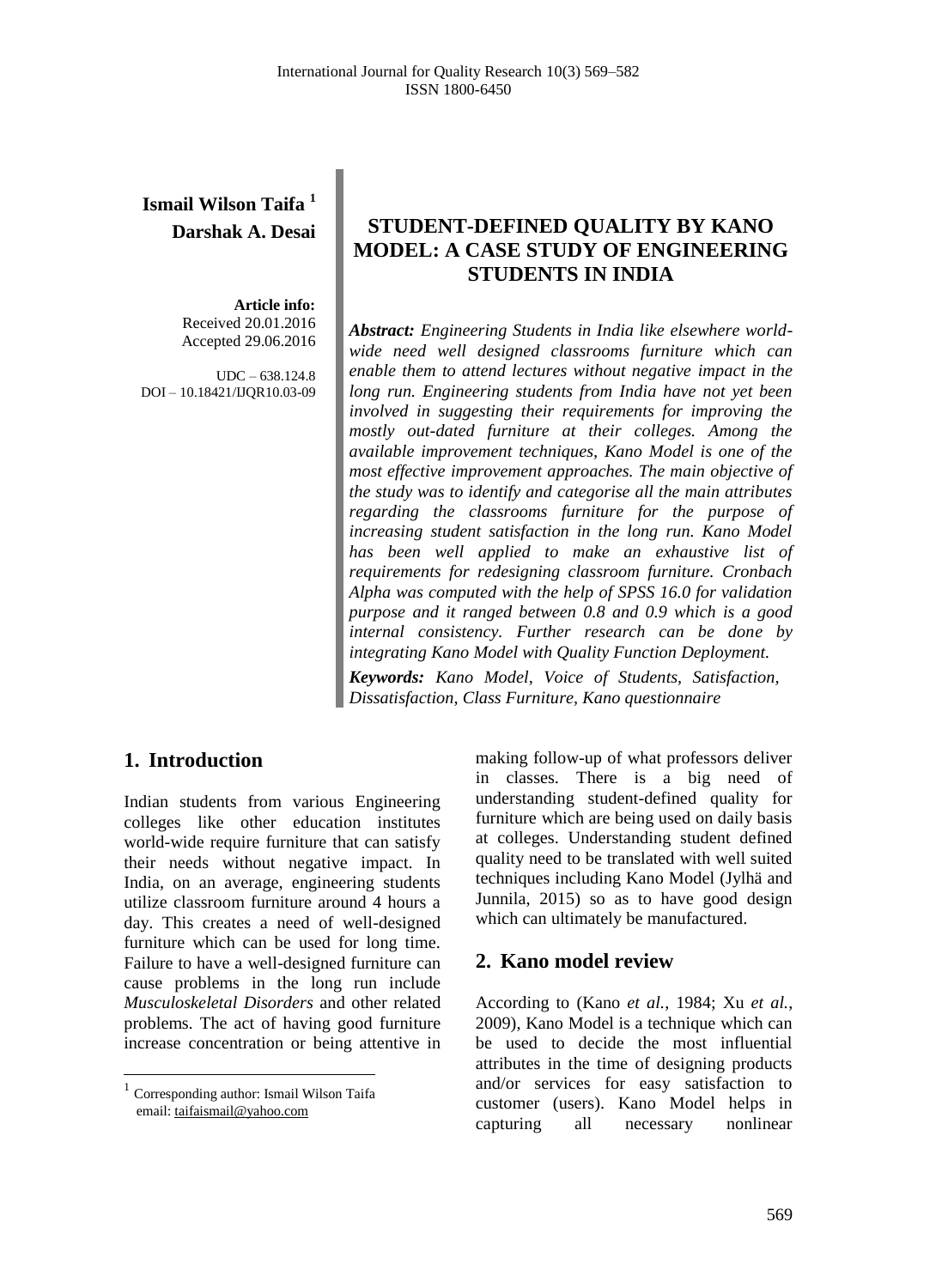

relationship between classroom furniture`s performance and student satisfaction (Mikulic, 2006). Many researchers clearly mentioned that the first people to propose Kano model was Professor Noriaki Kano

from Japan and his colleagues in 1984 (Kano *et al.*, 1984; Paraschivescu and Cotîrleț, 2012; Sulisworo and Maniquiz, 2012; Yadav and Mishra, 2013; Bennur and Jin, 2012).

**Table 1.** Key five quality dimensions description of Kano Model (Taifa and Desai, 2015; Rashi *et al.*, 2011).

| <b>Attributes</b>                                           | <b>For Designer's Action</b>                                                                              | <b>Description to Users</b>                                                                     |
|-------------------------------------------------------------|-----------------------------------------------------------------------------------------------------------|-------------------------------------------------------------------------------------------------|
| <b>Type M</b><br>(Must or basic or Expected)<br>attributes  | These attributes must be<br>included in the product and<br>well-functioning                               | Absence of " <i>Must-be</i> " attribute can<br>result to dissatisfaction.                       |
| Type O<br>(one-dimensional or performance)<br>attributes    | The more efforts to be put,<br>the more satisfaction level to<br>users, and vice versa also is<br>true.   | satisfaction<br><b>Causes</b><br>and<br>dissatisfaction depending on the<br>performance levels. |
| <b>Type A</b><br>(Attractive or Delighter) attributes       | Designers need to capitalize<br>over here by including these<br>delighting<br>attributes<br>for<br>users. | Presence of Attributes<br>satisfy<br>users; it's absence does not cause<br>dissatisfaction.     |
| <b>Type I</b><br><i>(indifferent or Neutral)</i> attributes | There is no much need of<br>focusing to these attributes<br>though they should not be<br>ignored totally. | These<br>attributes<br>neither<br>are<br>satisfying nor dissatisfying users.                    |
| <b>Type R</b><br>(reverse) attributes                       | consider<br>Never<br>these<br>attributes in designing the<br>product.                                     | Presence of such attribute cause<br>dissatisfaction.                                            |



**Figure 1***.* Kano Model with five quality Dimensions (Taifa and Desai, 2015; Sulisworo and Maniquiz, 2012; Xiong *et al.*, 2015)

*Table 1* indicates the description of Kano Model regarding the five key quality dimensions as it was explained by (Rashid *et al.*, 2010).

The fundamental concept of the Kano model is as shown by *Figure 1* (Taifa and Desai, 2015; Sulisworo and Maniquiz, 2012; Rashi *et al.*, 2011). The horizontal axis of the diagram shows to what extent a service or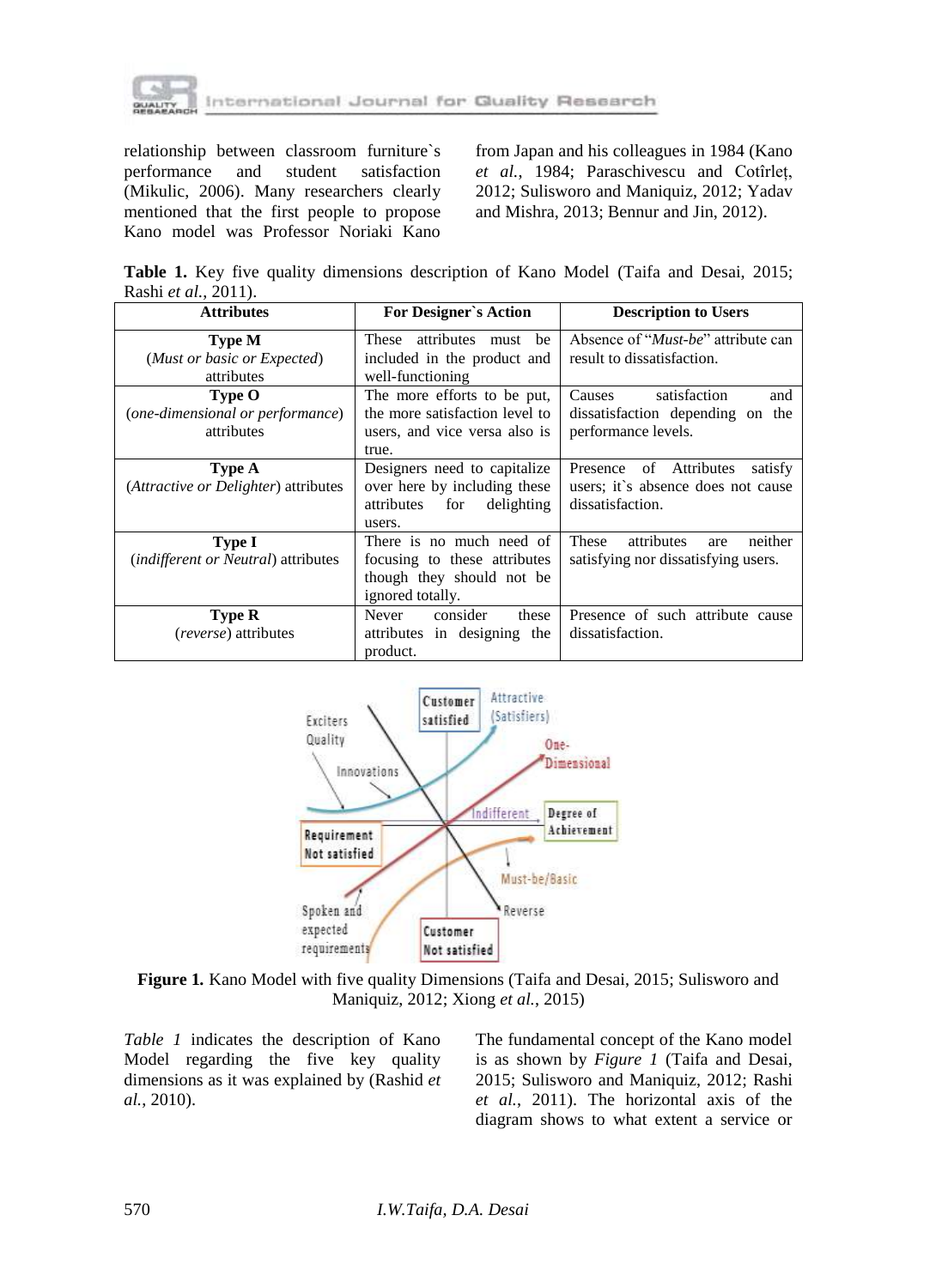product attribute satisfies users while the vertical axis shows the extent to which users can be satisfied with the service or product.

## **3. Research objectives and methodology**

### **3.1. Purpose of the study**

The major aim of this study was to carryout thoroughly identification of all the Voice of the students for the aim of translating them into Critical to Quality Characteristics (CTQs). These voices of students were required for the aim of redesigning the available classroom furniture in engineering colleges. The CTQs were then needed to be ranked into five major categories as described into *Table 1* (MacDonald *et al.*, 2006).

In this study, Kano model has been adopted since it has the ability in understanding all an important attributes which can influence student satisfaction, getting good decisions regarding the trade-off situations in the attributes especially for the management of engineering colleges whenever they might require to purchase other furniture (Sauerwein *et al.*, 1996). This will be possible after making good database of all the information regarding the current study. Also, such study helped to determine attributes like attractive which are required by designers whenever they need to do some innovations for increasing their market share as well as wallet share.

### **3.2. Sample size calculation**

The total population (N) considered for the study was 500 with 95% as the confidence level while the level of precision or sampling of error considered was 5%. According to Yamane (1967) and Slovin (1960) whenever the targeted population for a study is less than ten thousands (10,000) then, the sample size (n) can be determined using the formula given by Equation 1.

$$
n = \frac{N}{1 + Ne^2} \tag{1}
$$

Whereby **n** is Sample Size, **N** is population size, **e** is level of precision or sampling of error and **1** is constant value. The calculated Sample Size was **222**. In case the population could be greater or equal to 10,000 then Cochran (1963) formula given by Equation 2 could be the appropriate one to be used.

$$
n = \frac{p(1-p)Z^2}{e^2} \tag{2}
$$

Whereby **Z** is the standard normal deviation; for 95% confidence level usually is being set at 1.96, **p** is the proportion in the targeted population and **(1-p)** as the proportion in the target population not having the particular characteristic and **e** as a level of precision or sampling of error.

### **3.3. Kano questionnaire development**

Students questionnaire developed were having both functional (positive) and dysfunctional (negative) questions regarding the classrooms furniture (Matzler and Hinterhuber, 1998). The questionnaires were too exhaustive and had 23 dysfunctional form questions whereby each question had five choices of answers i.e., "*I like it that way*", *"It must be that way", "I am neutral", "I can live with it that way" and "I dislike it that way*".

Out of the five (5) alternative answers in column III for each either functional or dysfunctional question, students were supposed to choose one answer as per his or her will. *Table 2* shows the format which used in collecting all requirements from engineering students in India. The questionnaires included functional (positive) and dysfunctional (negative) question form for the aim of capturing all necessary requirements from students who are the main users of the classroom furniture.

The filled questionnaires were either hardcopy or Google docs. Hardcopy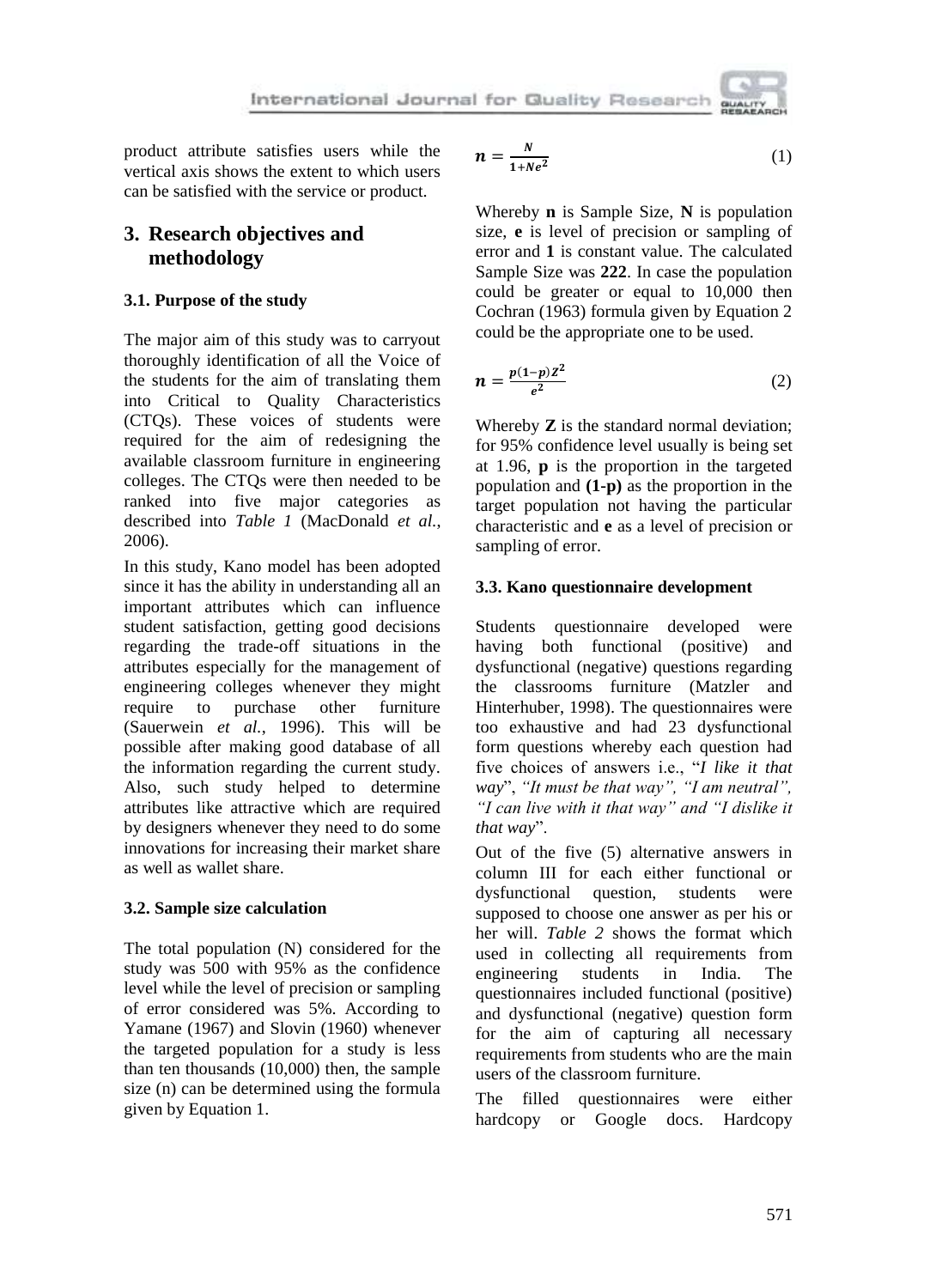

questionnaires for Kano model were willingly and namelessly completed under best guidance of the researcher.

|                                                     | Н                                                                                    | Ш                  |  |
|-----------------------------------------------------|--------------------------------------------------------------------------------------|--------------------|--|
|                                                     |                                                                                      | I like it that way |  |
|                                                     |                                                                                      | It must be that    |  |
| Functional form of the                              |                                                                                      | way                |  |
|                                                     | If the classroom desk is having good tilt angle for<br>writing, how do you feel?     | I am neutral       |  |
| question<br>(Positive)                              |                                                                                      | I can live with it |  |
|                                                     |                                                                                      | that way           |  |
|                                                     |                                                                                      | I dislike it that  |  |
|                                                     |                                                                                      | way                |  |
|                                                     |                                                                                      | I like it that way |  |
| Dysfunctional form of the<br>question<br>(Negative) |                                                                                      | It must be that    |  |
|                                                     |                                                                                      | way                |  |
|                                                     | If the classroom desk is not having good tilt angle for<br>writing, how do you feel? | I am neutral       |  |
|                                                     |                                                                                      | I can live with it |  |
|                                                     |                                                                                      | that way           |  |
|                                                     |                                                                                      | I dislike it that  |  |
|                                                     |                                                                                      | way                |  |

## **Table 2.** Functional and dysfunctional questions



**Figure 2.** Classroom Desk\_A



Figure 4. Classroom Desk\_C



**Figure 3. Classroom Desk\_B** 



**Figure 5.** Classroom Desk\_D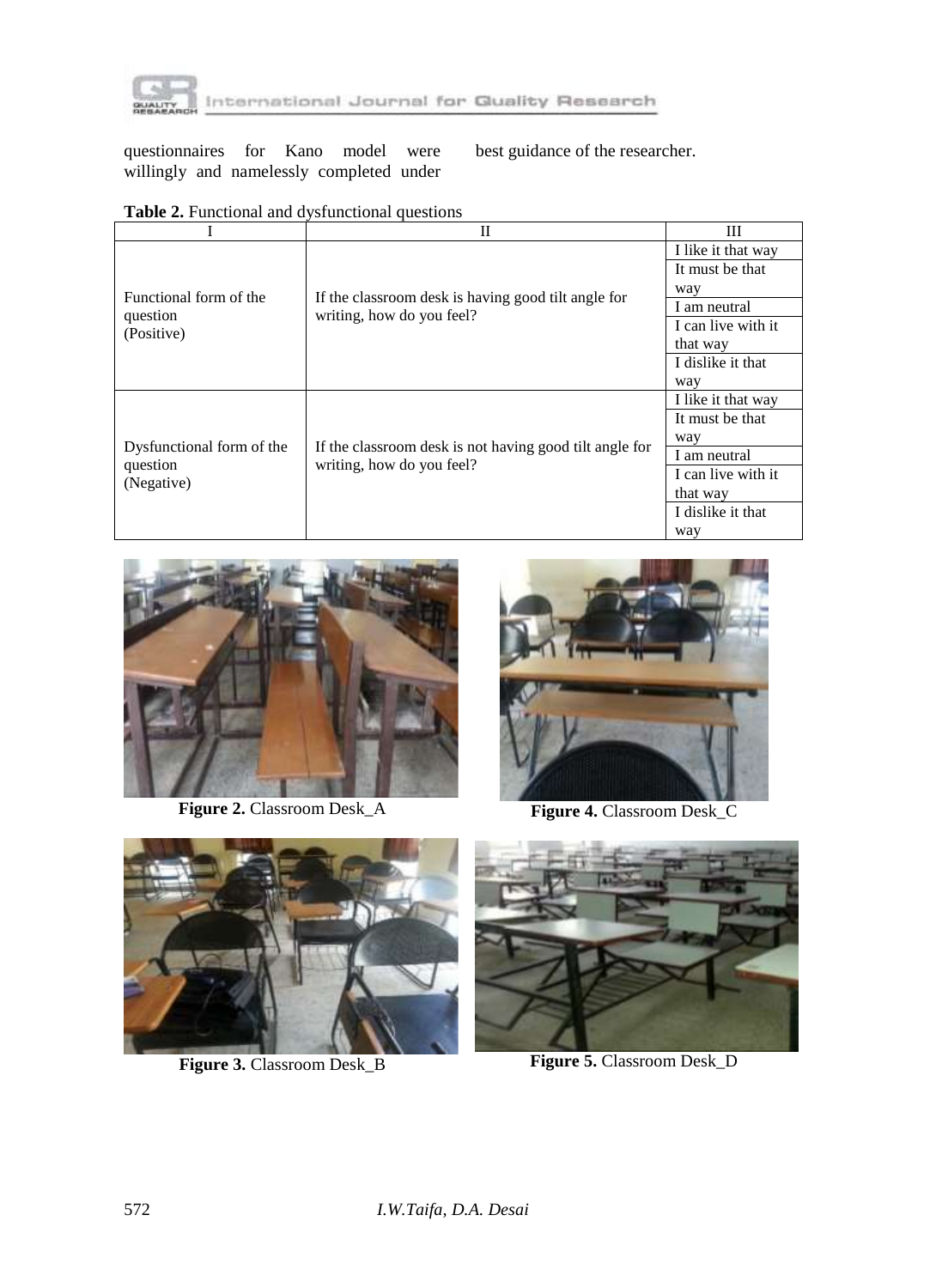

Figure 2, 3, 4 and 5 shows the type of the available classrooms furniture at G H Patel College of Engineering and Technology.

### **3.4. Kano questionnaire responses**

According to references (Matzler and Hinterhuber, 1998; Sauerwein *et al.*, 1996; Griffin and Hauser, 1883), collection of 20– 30 % in homogeneous segments are enough to capture 90-95% of all necessary classroom furniture requirements.

In the study carried out, the sample size used was 232 which was more than the calculated sample size of 222. The total filled questionnaires resulted to 29.2% responses. This percentage was sufficed to capture enough requirements regarding the improvement of classroom furniture.

### **4. Results and discussion**

Minitab 17 software and SPSS 16.0 software were both used in analysing all the collected data regarding the classrooms furniture. This

analysis was done with the help of Table 3. For example, In the given questionnaire if the provided functional question was "If the classroom desk is having good tilt angle for writing, how do you feel?", then student answered that "I like it that way"; and for the dysfunctional question "If the classroom desk is not having good tilt angle for writing, how do you feel?" then student answered that "I can live with it that way".

Now the combination of the two answers result to categorise such attribute as "A" which stands for an "Attractive" attribute (Berger *et al.*, 1993). All 23 questions for both functional and dysfunctional were well analysed in that way until finalising to get the summarised result in Table 5.

Attractive response (A), One-dimensional (O), Questionable response (Q), Must-be response (M), Indifferent response (I), Reverse (R)

To simplify the space, each student attribute was denoted as SA.

| <b>Student (Users) requirements</b> |                  | <b>Dysfunctional (Negative)</b> |              |              |                  |          |  |
|-------------------------------------|------------------|---------------------------------|--------------|--------------|------------------|----------|--|
|                                     |                  | Like                            | Must         | Neutral      | Can live with it | Dislike  |  |
| Functional (Positive)               | Like             | Q                               | $\mathbf{A}$ | $\mathbf{A}$ | A                | $\Omega$ |  |
|                                     | Must             | $\mathbb{R}$                    | Ī            | $\bf I$      | I                | M        |  |
|                                     | Neutral          | $\mathbb{R}$                    | I            | I            | I                | M        |  |
|                                     | Can live with it | R                               | I            | I            | I                | M        |  |
|                                     | Dislike          | ${\bf R}$                       | $\mathbb{R}$ | $\mathbf R$  | ${\bf R}$        | Q        |  |

**Table 3.** Evaluation Matrix for Kano Model (Berger *et al.*, 1993; Tan & Pawitra, 2001)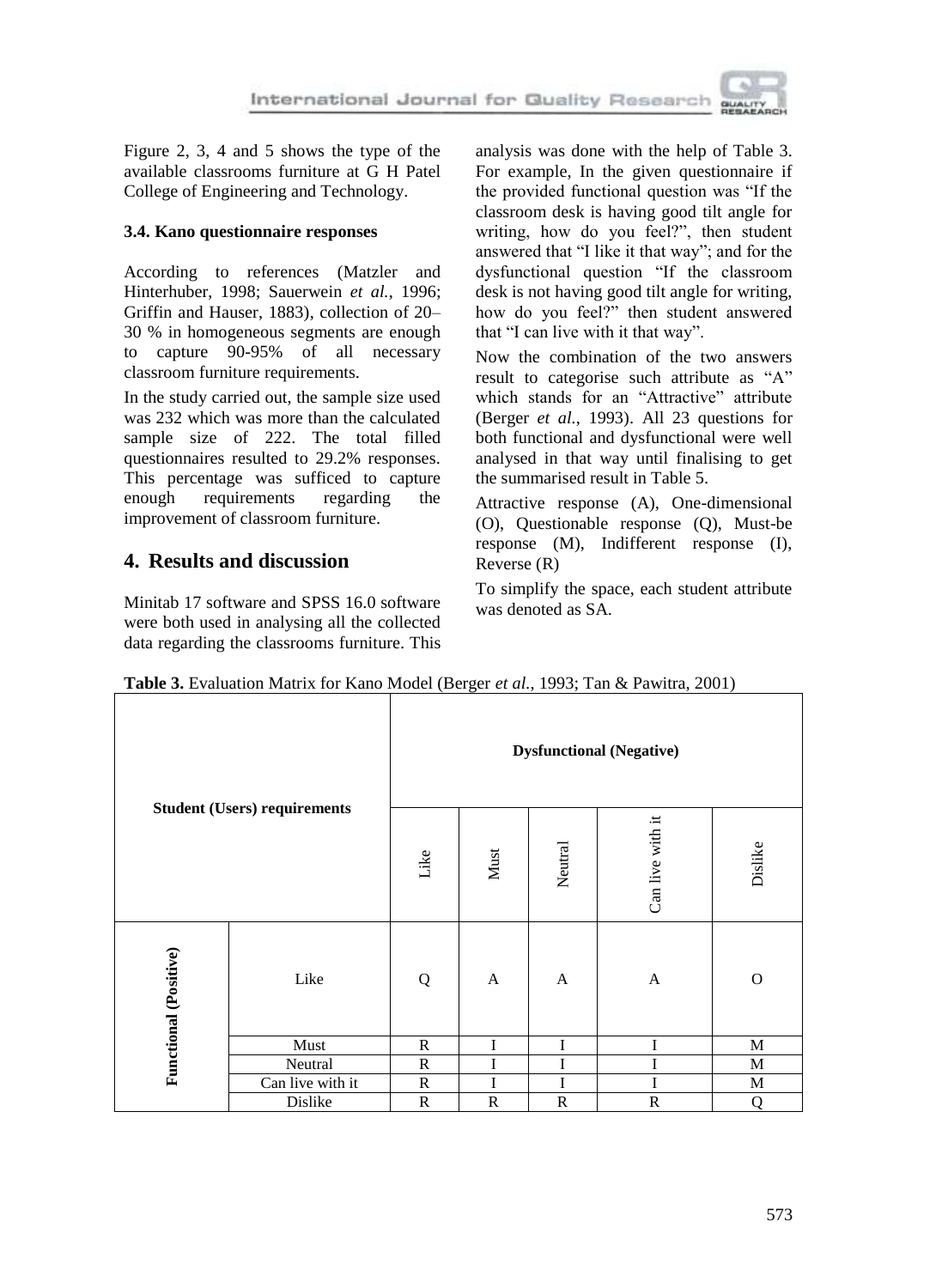

| Code            | <b>Furniture requirements</b>      |
|-----------------|------------------------------------|
| SA1             | Bigger size of Desk                |
| SA <sub>2</sub> | Comfortable seat                   |
| S <sub>A3</sub> | Stronger and durable               |
| SA4             | Adjustable backrest                |
| SA <sub>5</sub> | Adjustable Seat                    |
| SA <sub>6</sub> | Adjustable Footrest                |
| SA7             | Low price                          |
| SA8             | Desk is for two seated people      |
| SA <sub>9</sub> | Desk is having pen holder          |
| <b>SA10</b>     | Easy to move                       |
| <b>SA11</b>     | Attractiveness (aesthetics)        |
| <b>SA12</b>     | Bag shelf                          |
| <b>SA13</b>     | Individual lock                    |
| <b>SA14</b>     | Tilt angle for writing surface     |
| SA15            | Easy to use                        |
| SA16            | Adjustable height                  |
| <b>SA17</b>     | Suitable weight                    |
| <b>SA18</b>     | Correct thick board                |
| SA19            | Tilt angle of backrest             |
| <b>SA20</b>     | Smooth edges (safety purpose)      |
| <b>SA21</b>     | Desk is made from steel material   |
| SA22            | Desk is made from wood material    |
| <b>SA23</b>     | Desk is made from plastic material |

| Table 4. Requirements from Students |  |  |
|-------------------------------------|--|--|
|-------------------------------------|--|--|

*SA: Classroom furniture Attributes*

With the help from references (Berger *et al.*, 1993, Kuo, 2004; Liu, 2012), the general formula given by Equation 3 and 4 were used in computing student satisfaction (SS) and Student Dissatisfaction (SD) coefficients.

#### **Student Satisfaction (SS)**

$$
SS (better) = \frac{A+O}{A+O+I}
$$
 (3)

#### **Student Dissatisfaction (SD)**

$$
SD (Worse) = -\frac{O+M}{A+O+M+I}
$$
 (4)

According to (Matzler and Hinterhuber, 1998), the negative sign (-) is being put before the student dissatisfaction for showing an emphasis on negative influence to student`s satisfaction at whatever time the quality of classroom furniture is not achieved. Satisfaction and dissatisfaction coefficients was later on calculated after collecting all requirements in Table 4.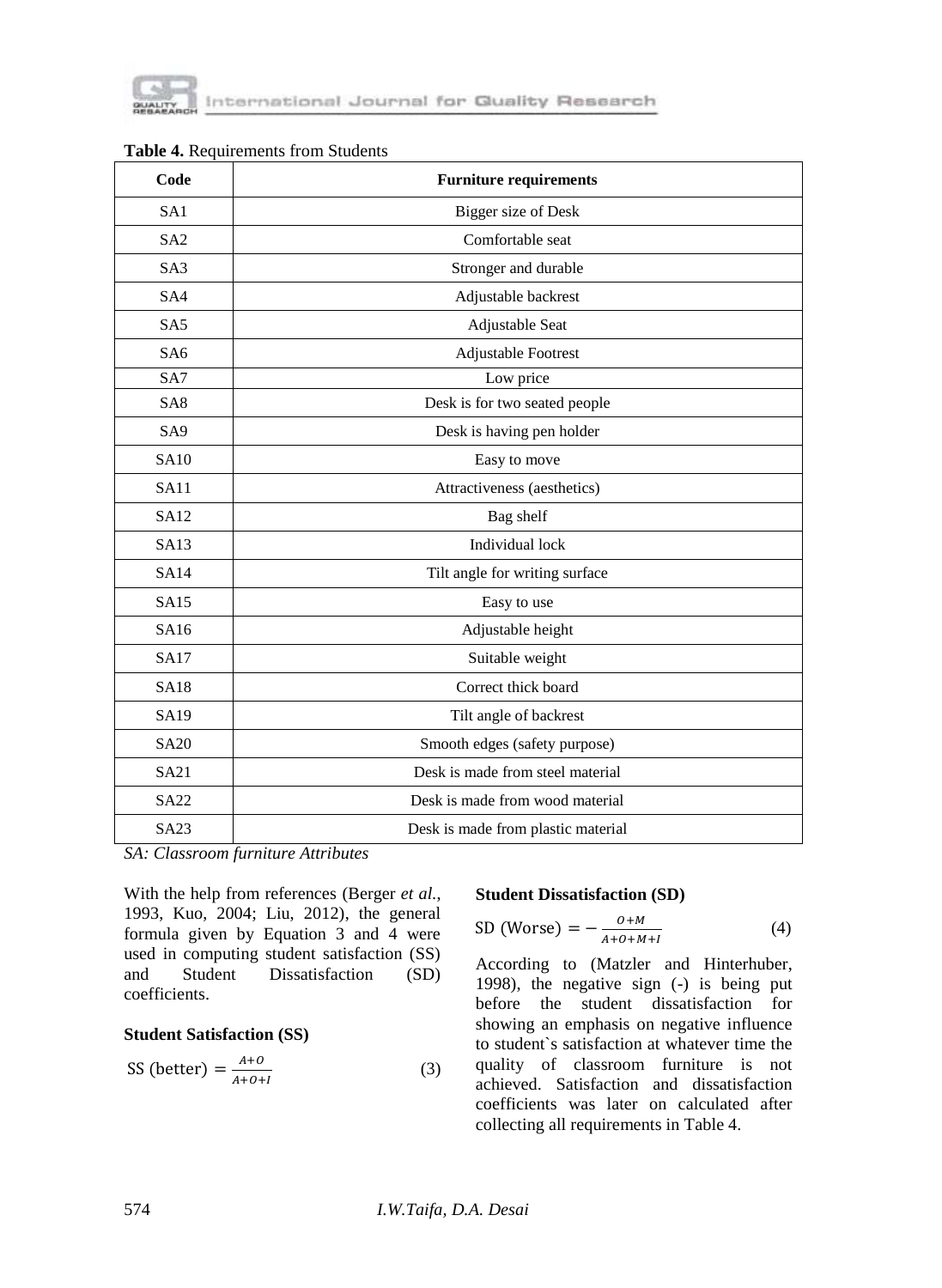|                  | Percentage of replies $(\% )$ |       |       |          |      |       |              |             |      |           |
|------------------|-------------------------------|-------|-------|----------|------|-------|--------------|-------------|------|-----------|
| Code             | A                             | O     | M     | $\bf{R}$ | 0    | I     | <b>Total</b> | Category    | SS   | <b>SD</b> |
| SR1              | 21.92                         | 26.03 | 21.92 | 8.22     | 0.68 | 21.23 | 100          | $\Omega$    | 0.69 | $-0.53$   |
| SR <sub>2</sub>  | 21.23                         | 36.99 | 26.71 | 0.68     | 0.68 | 13.70 | 100          | O           | 0.81 | $-0.65$   |
| SR3              | 15.07                         | 20.55 | 17.12 | 2.74     | 2.74 | 41.78 | 100          | I           | 0.46 | $-0.40$   |
| SR4              | 32.19                         | 23.29 | 10.27 | 4.79     | 2.74 | 26.71 | 100          | A           | 0.68 | $-0.36$   |
| SR <sub>5</sub>  | 28.08                         | 16.44 | 11.64 | 6.16     | 1.37 | 36.30 | 100          | I           | 0.55 | $-0.30$   |
| SR <sub>6</sub>  | 26.03                         | 14.38 | 15.07 | 5.48     | 2.74 | 36.30 | 100          | I           | 0.53 | $-0.32$   |
| SR7              | 12.33                         | 6.16  | 4.11  | 15.07    | 3.42 | 58.90 | 100          | I           | 0.24 | $-0.13$   |
| SR8              | 36.30                         | 8.90  | 9.59  | 8.22     | 3.42 | 33.56 | 100          | A           | 0.57 | $-0.21$   |
| SR9              | 23.29                         | 10.27 | 8.90  | 10.96    | 2.05 | 44.52 | 100          | I           | 0.43 | $-0.22$   |
| SR10             | 22.60                         | 17.12 | 10.27 | 3.42     | 5.48 | 41.10 | 100          | I           | 0.49 | $-0.30$   |
| <b>SR11</b>      | 36.99                         | 16.44 | 8.22  | 4.11     | 4.79 | 29.45 | 100          | A           | 0.64 | $-0.27$   |
| SR12             | 22.60                         | 22.60 | 25.34 | 4.11     | 3.42 | 21.92 | 100          | M           | 0.67 | $-0.52$   |
| SR13             | 19.86                         | 6.16  | 8.90  | 10.96    | 2.74 | 51.37 | 100          | $\mathbf I$ | 0.34 | $-0.17$   |
| SR14             | 30.82                         | 15.07 | 13.70 | 8.90     | 2.74 | 28.77 | 100          | A           | 0.61 | $-0.33$   |
| SR <sub>15</sub> | 22.60                         | 20.55 | 19.18 | 4.79     | 4.79 | 28.08 | 100          | I           | 0.61 | $-0.44$   |
| SR16             | 24.66                         | 13.70 | 10.27 | 8.90     | 4.79 | 37.67 | 100          | I           | 0.50 | $-0.28$   |
| SR17             | 17.81                         | 11.64 | 6.85  | 4.11     | 0.00 | 59.59 | 100          | I           | 0.33 | $-0.19$   |
| SR18             | 22.60                         | 23.29 | 16.44 | 5.48     | 6.16 | 26.03 | 100          | I           | 0.64 | $-0.45$   |
| SR19             | 28.77                         | 8.90  | 14.38 | 5.48     | 4.79 | 37.67 | 100          | I           | 0.50 | $-0.26$   |
| <b>SR20</b>      | 15.75                         | 19.18 | 29.45 | 9.59     | 1.37 | 24.66 | 10           | M           | 0.59 | $-0.55$   |
| SR21             | 14.38                         | 4.11  | 0.68  | 15.75    | 4.79 | 60.27 | 100          | Ι           | 0.23 | $-0.06$   |
| SR22             | 28.08                         | 6.16  | 9.59  | 2.74     | 5.48 | 47.95 | 100          | I           | 0.42 | $-0.17$   |
| SR23             | 10.27                         | 0.68  | 4.11  | 27.40    | 6.16 | 51.37 | 100          | I           | 0.18 | $-0.07$   |

**Table 5.** Classification of Classroom furniture requirement based on Kano's model for all Students



**Figure 6.** Kano Model Replies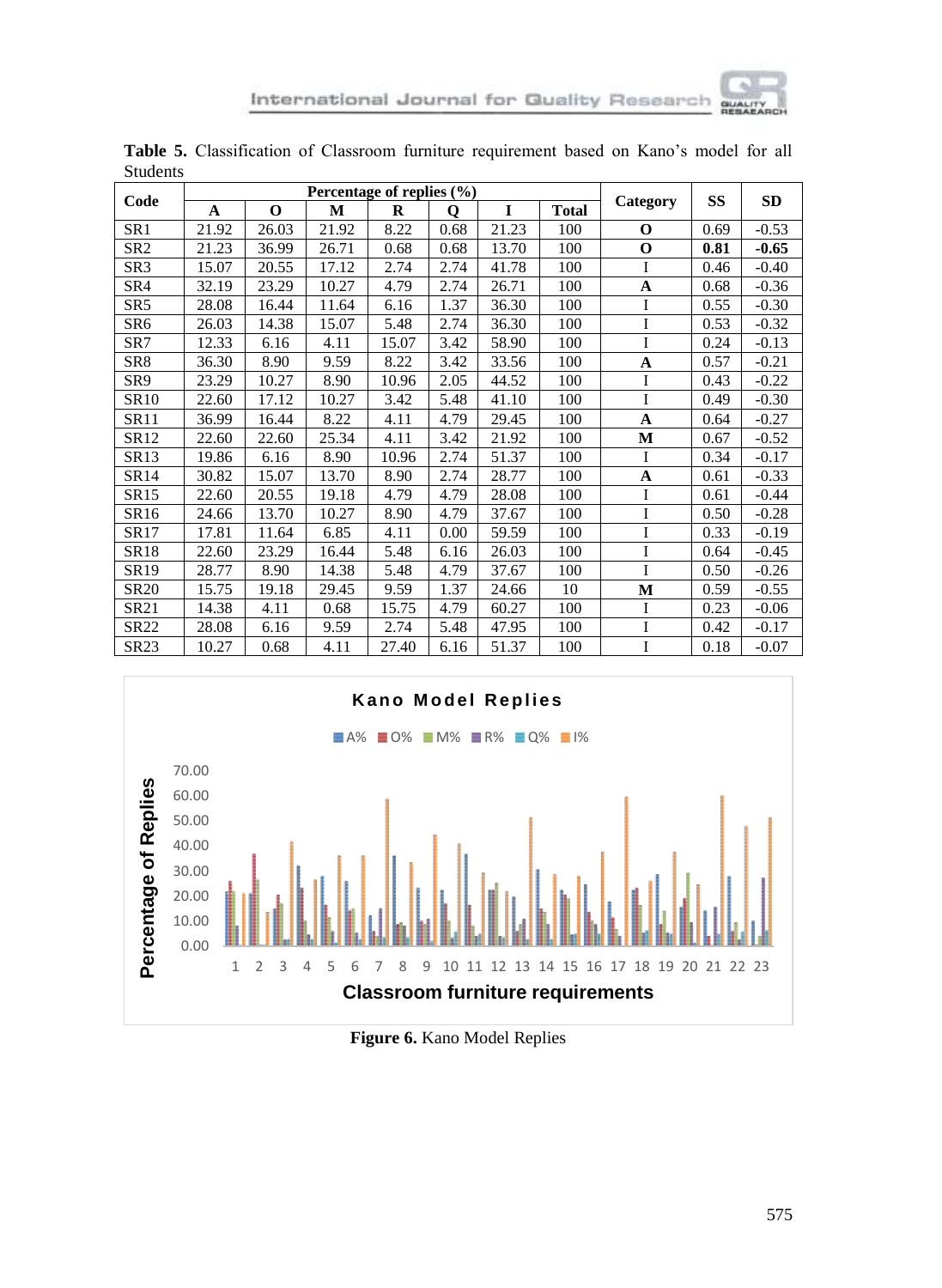

**Figure 7** Student Satisfaction coefficients

Regarding the computed coefficient "*Comfortable seat*" attribute has Student Satisfaction (SS) coefficient of 0.81 which is more than other attributes of classroom furniture as shown in *Figure 7 (represented by SA2)*, therefore such requirement if it can be capitalised then it can result to more satisfaction to engineering students.



**Figure 8.** Student Dissatisfaction coefficient

For Student Dissatisfaction (SD) coefficient same "*Comfortable Seat*" attribute got highest value of *- 0.65* as shown in *Figure 8 (represented by SA2).*

The Student satisfaction coefficient ranges from 0 to 1. The more Student Satisfaction coefficient approaches to 1, the more satisfaction of the attribute to engineering students and vice versa too. For Student Dissatisfaction Coefficient, it ranges from 0 to -1. The more Student Dissatisfaction approaches to -1, the more dissatisfaction to the student and vice versa too.

Therefore, ensuring that there are comfortable seats for all classrooms furniture in engineering college will help to create maximum satisfaction while reducing student dissatisfaction. The list for all satisfaction and dissatisfaction coefficients should be considered till the maximum satisfaction is achieved.

Table 4 shows all 23 requirements mentioned by students. In *Figure 6,* majority requirements from students followed under *indifferent (neutral attributes)* except few requirements. From the exhaustive list of 23 requirements from students there are four categories which can be observed with the help of *Table 5*. In the list there is no any Reverse attribute (inconsistence response).

#### *Attractive Attributes*

Table 5 indicates four (4) requirements which are under attractive category. These attributes include "Adjustable backrest", "Desk is for two seated people", "Tilt angle for writing surface" and "Desk is attractiveness (aesthetics)". References (Zhu *et al.*, 2010; Wu *et al.*, 2010) indicate that, students be more satisfied if these attributes are present and the absence of such attributes does not cause dissatisfaction. Therefore, in improving classroom furniture there is highly need for considering the four mentioned attractive attributes for increasing satisfaction of students.

#### *Must-be Attributes*

These are the basic or expected attributes. Pertaining to the study done, Must-be (M) quality include "Bag shelf" and "Smooth edges (safety)". By any means they must be included in designing the classroom furniture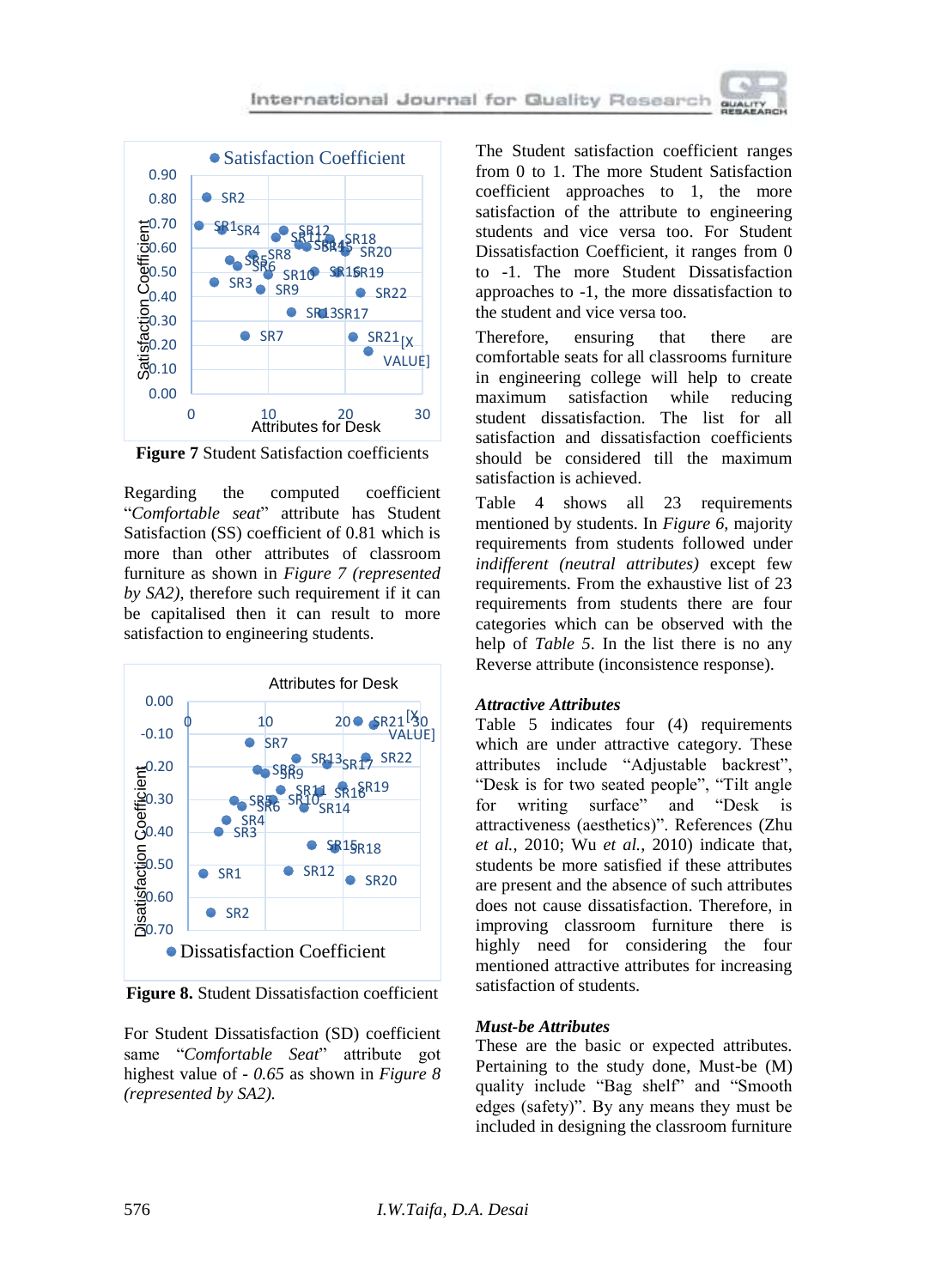(Hsu *et al.*, 2007; Sulisworo and Maniquiz, 2012).

### *One-Dimensional Attributes*

One-dimensional qualities include "bigger size of Desk" and "Comfortable seat". These attributes produce satisfaction and dissatisfaction depending on performance levels (Ho *et al.*, 2013).

#### *Indifferent attributes*

In this study, 15 out of 23 of the requirements from students are under indifferent quality including attributes such as "Desk is having pen holder", "Adjustable Seat", "Adjustable Footrest", "Low price", "Easy to move", "Bag shelf", "Individual lock", "Easy to use", "Adjustable height", "Suitable weight", "Correct thick board", "Tilt angle of backrest", "Desk is made from steel material", "Desk is made from wood material", and "Desk is made from plastic material". There is no need of focusing about them in designing though they should not be completely ignored (Yuan and Guan, 2014).

**Table 6.** Summary table of Attributes

## *Reverse Attributes*

From the study of categorising requirements there was no classroom furniture attribute which was seen under reverse category. Kano called it "one dollar quality" (Yang *et al.*, 2014).

## **5. Cronbach's alpha analysis**

Using SPSS 16.0, the Cronbach`s Alphas was quite strong. An alpha value  $(\alpha)$  of the functional (positive question form) is 0.80, while  $\alpha$  of the dysfunctional (negative question form) is 0.90. The acceptable Cronbach alpha was widely recommended by (Cortina, 1993; Hashim and Dawal, 2012; Fonseca *et al.*, 2013) that it should be within the range of 0.65 to 0.95. Therefore, the computed Cronbach Alpha shows that it was within the range, hence the questionnaires used for this study and the results obtained were both reliable for improving classroom furniture at college.

| <b>Attributes</b>                                              | <b>Student's Requirements</b>                                                                                                                                                                                                                                                                                                                                                    | <b>Total</b> |
|----------------------------------------------------------------|----------------------------------------------------------------------------------------------------------------------------------------------------------------------------------------------------------------------------------------------------------------------------------------------------------------------------------------------------------------------------------|--------------|
| Type M (Must-be or<br>Expected)                                | "Bag shelf and "Smooth edges (safety)"                                                                                                                                                                                                                                                                                                                                           | $\mathbf 2$  |
| Type O<br>(One-dimensional)                                    | Bigger size of Desk" and "Comfortable seat"                                                                                                                                                                                                                                                                                                                                      | $\mathbf{2}$ |
| <b>Type A</b> (Attractive or<br>Delighter or excitement)       | Adjustable backrest", "Desk is for two seated<br>people", "Tilt angle for writing surface" and<br>"Desk is attractiveness (aesthetics)"                                                                                                                                                                                                                                          | 4            |
| <b>Type I</b><br><i>(indifferent or Neutral)</i><br>attributes | "Desk is having pen holder", "Adjustable<br>Seat", "Adjustable Footrest", "Low price",<br>"Easy to move", "Bag shelf", "Individual<br>lock", "Easy to use", "Adjustable height",<br>"Suitable weight", "Correct thick board", "Tilt<br>angle of backrest", "Desk is made from steel<br>material", "Desk is made from wood material",<br>and "Desk is made from plastic material" | 15           |
| <b>Type R</b> (reverse)                                        |                                                                                                                                                                                                                                                                                                                                                                                  | 0            |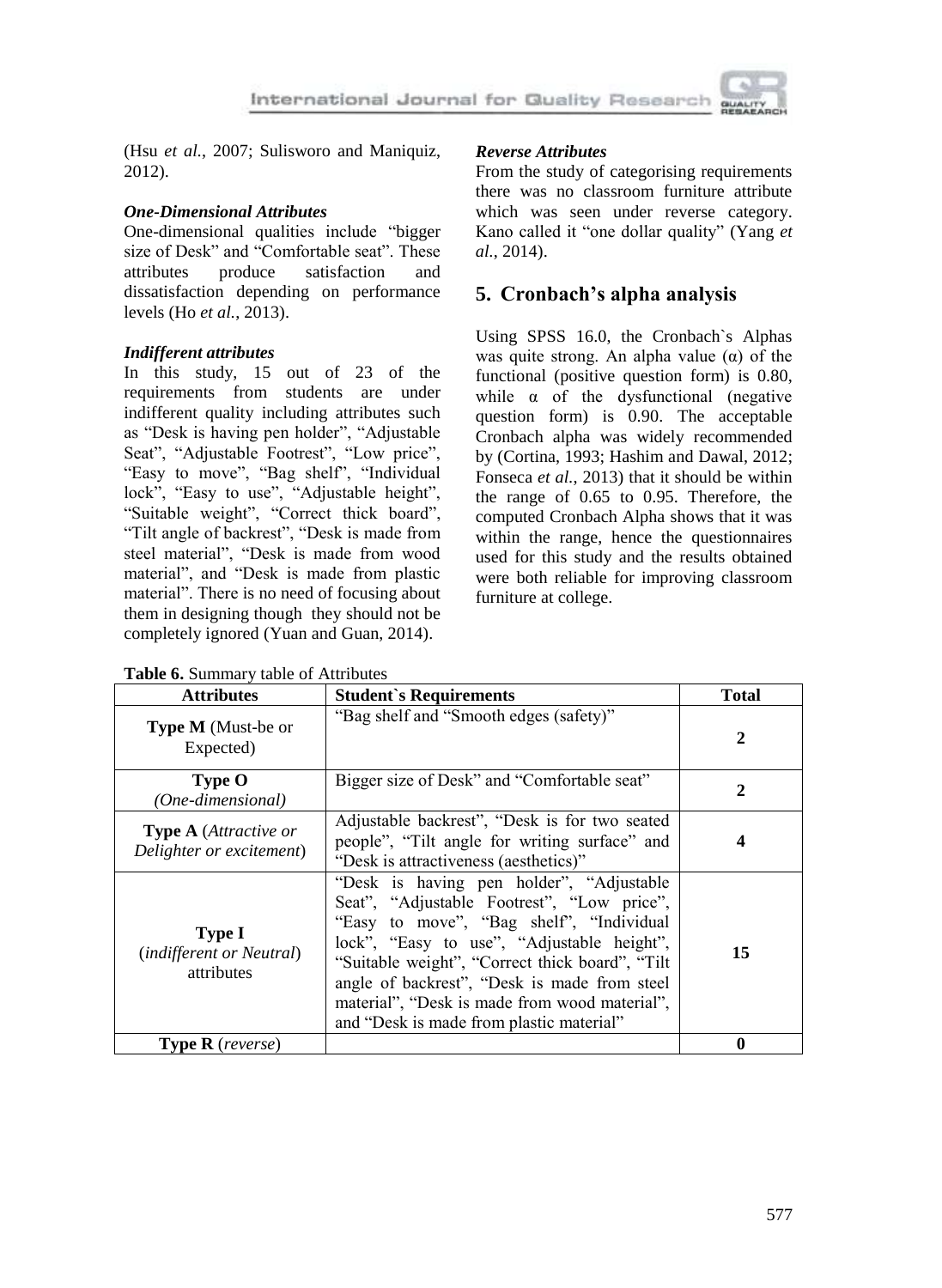

**Figure 9.** Pie Chart for Students Requirements

Table 6 indicates the summary of the requirements after being analysed with the help of Minitab 17 and SPSS 16.0 software.

## **6. Conclusions**

The basic objective of this study was to identify and categorise all the main attributes regarding the classroom furniture at engineering college for the purpose of increasing student satisfaction. *Figure 9* indicates that Indifferent attributes was 65%, 17% for Attractive attributes, 9% for Mustbe and 9% for One-Dimensional attributes. In designing college furniture, attributes for Must-be, Attractive and One dimensional should be considered much without ignoring completely all attributes followed under Indifferent attributes.

Kano Model has been well applied to achieve the main objective of the study. By integrating students in the process, then more advantages are expected to be captured after

implementation stage. The use of Kano model for users will helps in having good priorities regarding the type of furniture required to be in use, better understanding of requirements from engineering students and ultimately to create good students satisfaction. For designers or manufacturer, Kano Model helps in differentiating among the market segment behaviour and serving in the trade-off process design. In validating the questionnaire and the accuracy of the results, Cronbach Alpha was computed with the help of SPSS 16.0 and was found to be between 0.80 and 0.90 which is good range.

More exhaustive list of students' requirements can be concluded after integrating Kano Model with Quality Function Deployment (QFD) which is one of the concurrent engineering technique as suggested by (Zultner and Mazur, 2006; Gupta and Srivastava, 2011; Pourhasomi *et al.*, 2013). Currently many researchers explain well that QFD has a big challenge in capturing, understanding and organising all the users' requirements. Integration with Kano Model can help to solve such problem (Sireli *et al.*, 2007; Liu, 2012).

Lastly, the study had a major limitation which can hinder the results obtained not to be generalized since the study was done from a one engineering college. India is very large country with many engineering colleges. Since different people have different feelings, requirements, etc., then further research can be extended to cover large geographical area.

**Acknowledgements:** We would like to thank all engineering students from G H Patel College of Engineering and Technology, Vidyanagar, Anand, Gujarat, India who volunteered in filling up and return all questionnaires. The study was selfsupported.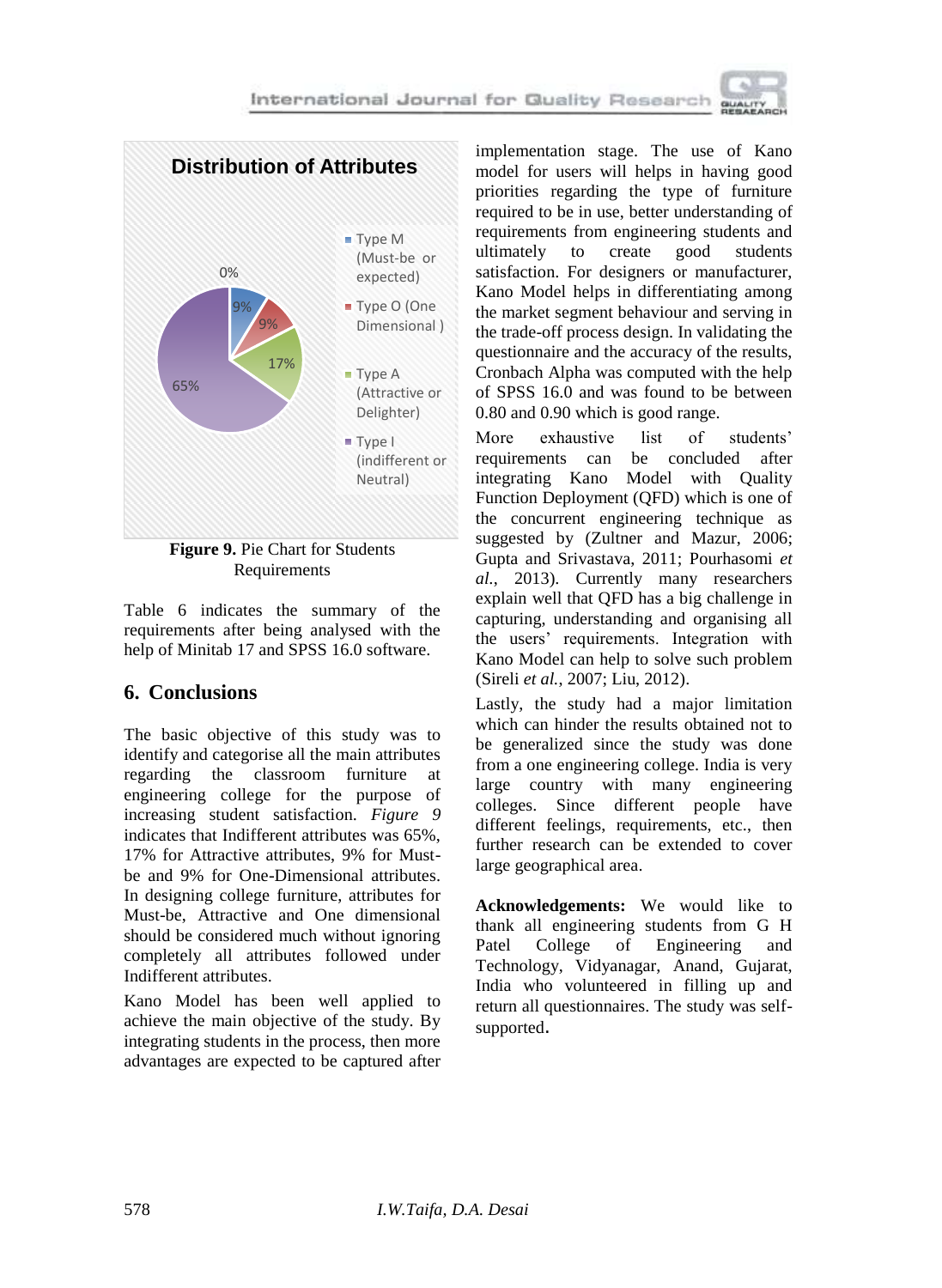

#### **References:**

- Bennur, S., & Jin, B. (2012). A Conceptual Process of Implementing Quality Apparel Retail Store Attributes : An Application of Kano ' s Model and the Quality Function Deployment A pproach. *International Journal of Business, Humanities and Technology*, *2*(1), 174–183.
- Berger, C., Blauth, R., Boger, D., Bolster, C., Burchill, G., DuMouchel, W., Walden, D. (1993). Kano's methods for understanding customer-defined quality. *Center for Quality Management Journal*, *2*(4), 3–36.
- Berger, et al, C. (1993). Kano`s Method for understanding customer defined quality. *Center for Quality Management Journal (Fall)*, *2*, 3 – 35.
- Cortina, J. M. (1993). What is coefficient alpha? An examination of theory and applications. *Journal of Applied Psychology*, *78*(1), 98–104. http://doi.org/10.1037/0021-9010.78.1.98
- Fonseca, M. J., Costa, P., Lencastre, L., & Tavares, F. (2013). A statistical approach to quantitative data validation focused on the assessment of students' perceptions about biotechnology. *SpringerPlus*, *2*(496), 1–13. http://doi.org/10.1186/2193-1801-2-496
- Griffin, A., & Hauser, J. R. (1883). The Voice of the Customer. *Marketing Science*, *12*(1), 1– 27.
- Gupta, P., & Srivastava, R. (2011). Customer Satisfaction for Designing Attractive Qualities of Healthcare Service in India using Kano Model and Quality Function Deployment. *MIT International Journal of Mechanical Engineering*, *1*(2), 101–107.
- Hashim, A. M., & Dawal, S.Z.M. (2012). Kano Model and QFD integration approach for Ergonomic Design Improvement. *Procedia - Social and Behavioral Sciences*, *57*, 22–32. http://doi.org/10.1016/j.sbspro.2012.09.1153
- Ho, L., Peng, T., Feng, S., & Yen, T. (2013). Integration of Kano's model and SERVQUAL for enhancing standard hotel customer satisfaction. *Africa Journal of Business Management*, *7*(23), 2257–2265.
- Hsu, C., Chang, T., Wang, S., & Lin, P. (2007). Integrating Kano's Model into Quality Function Deployment to Facilitate Decision Analysis for Service Quality. In *8th WSEAS International Conference on Mathematics and Computers in Business and Economics, Vancouver, Canada, June 19-21*, 226–232.
- Jylhä, T., & Junnila, S. (2015). Using the Kano Model to Identify Customer value. In *Prooceedings for 20th Annual Conference of the International Group for Lean Construction*, 1–13.
- Kano, N., Seraku, N., Takahashi, F., & Tsuji, S. (1984). Attractive quality and must be quality, *14*(2), 39–48.
- Kuo, Y.-F. (2004). Integrating Kano's model into Web-community service quality. *Total Quality Management and Business Excellence*, *15*(7), 925–939.
- Liu, H. (2012). Research on Module Selection Method Based on the Integration of Kano Module with QFD Method. *Journal of Service Science and Management*, *5*(2), 206–211.
- MacDonald, E., Backsell, M., Gonzalez, R., & Papalambros, P. (2006). The Kano Method's Imperfections, and Implications in Product Decision Theory. *International Design Research Symposium*, 1–12.
- Matzler, K., & Hinterhuber, H.H. (1998). How to make product development projects more successful by integrating Kano`s model of customer satisfaction into Quality Function Deployment. *Technovation, Elsevier*, *18*(1), 25– 38.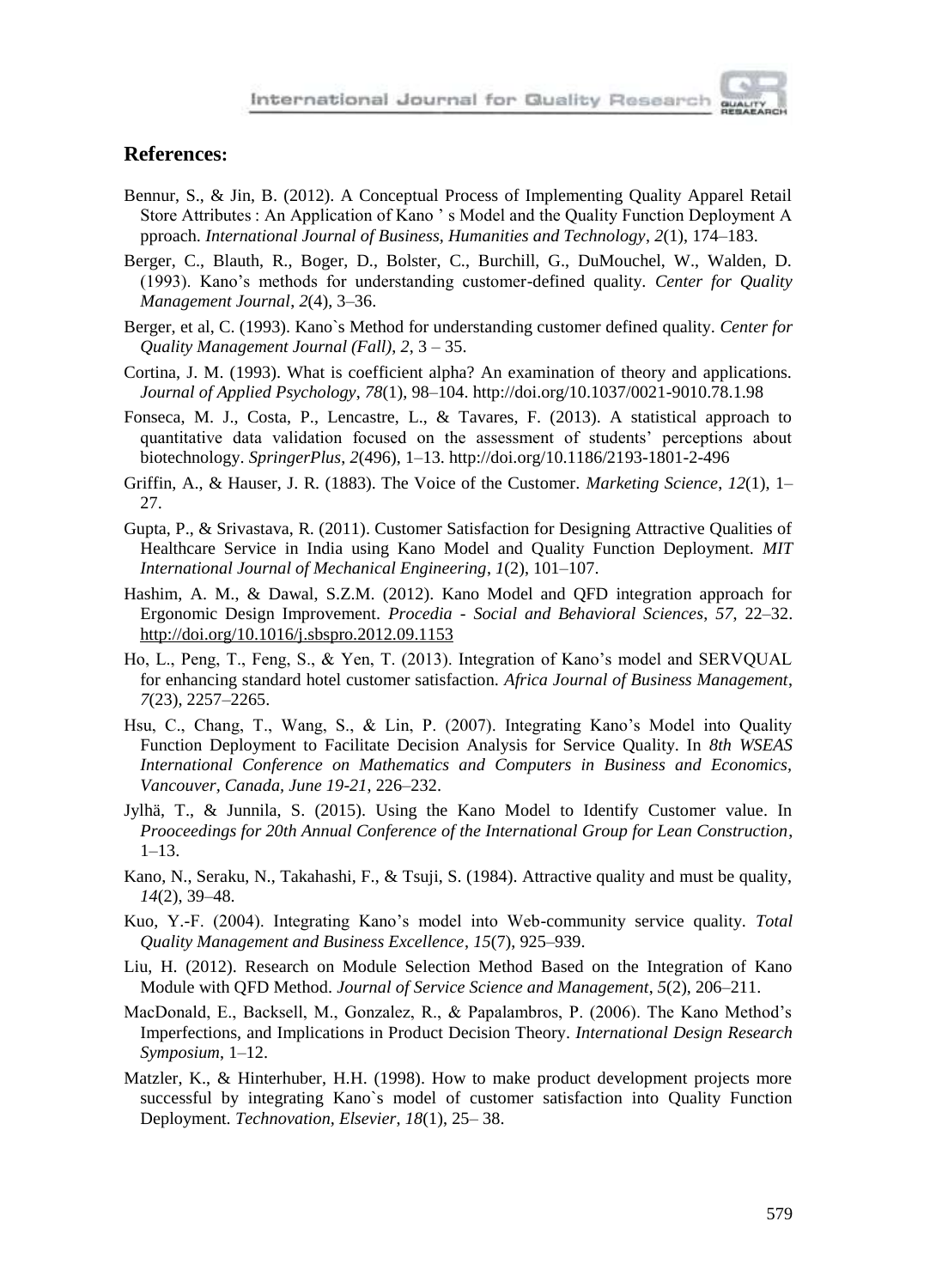

- Mikulic, J. (2006). The Kano Model A Review of its Application in Marketing Research from 1984 to 2006.
- Paraschivescu, A.O., & Cotîrleț, A. (2012). Kano Model. *Economy Transdisciplinarity Cognition*, *15*(2), 116–125.
- Pourhasomi, M.H., Arshadi Khamseh, A., & Ghorbanzad, Y. (2013). A hybrid of Kano and QFD for ranking customers preferences: A case study of Bank Melli Iran. *Management Science Letters*, *3*, 845–860.
- Rashi, M.M., Tamaki, J., Ullah, S.A.M.M., & Kubo, A. (2011). A Kano Model Based Linguistic Application for Customer Needs Analysis. *International Journal of Engineering Business Management*, *3*(2), 1–8.
- Rashid, M.M., Tamaki, J., Ullah, S.A.M.M., & Kubo, A. (2010). A proposed computer system on Kano model for new product development and innovation aspect : A case study is conducted by an attractive attribute of automobile. *International Journal of Engineering, Science and Technology*, *2*(9), 1–12.
- Sauerwein, E., Bailom, F., Matzler, K., & Hinterhuber, H.H. (1996). The Kano model: How to delight your customers. In *International Working Seminar on Production Economics, Innsbruck/ Igls/ Austria, February 19-23 1996*, *1*, 313–327.
- Sireli, Y., Kauffmann, P., & Ozan, E. (2007). Integration of Kano's model into QFD for multiple product design. *IEEE Transactions on Engineering Management*, *54*(2), 380–390. http://doi.org/10.1109/TEM.2007.893990
- Sulisworo, D., & Maniquiz, N.E.F. (2012). Integrating Kano`s Model and SERVQUAL to Improve Healthcare Service Quality. In *IC - GWBT2012, Ahmad Dahlan University, March 23-24, 2012*, 130–144.
- Taifa, I.W., & Desai, D.A. (2015). Quality Function Deployment Integration with Kano Model for Ergonomic Product Improvement (Classroom Furniture) - A Review. *Journal of Multidisciplinary Engineering Science and Technology (JMEST)*, *2*(9), 2484–2491.
- Wu, H., Tang, Y., & Shyu, J. (2010). An integrated approach of Kano's model and Importance-Performance Analysis in identifying key success factors. *African Journal of Business Management*, *4*(15), 3238–3250.
- Xiong, W., Yu, Y., & Wang, J. (2015). An Improved Algorithm for Product Conceptual Design based on Quality Function Deployment. *Applied Mathematics & Information Sciences*, *297*(1), 289–297.
- Xu, Q., Jiao, R. J., Yang, X., Helander, M., Khalid, H. M., & Opperud, A. (2009). An analytical Kano model for customer need analysis. *Design Studies, Elsevier*, *30*(1), 87–110.
- Yadav, H. C., Jain, R., Shukla, S., Avikal, S., & Mishra, P. K. (2013). Prioritization of aesthetic attributes of car profile. *International Journal of Industrial Ergonomics*, *43*(4), 296–303. http://doi.org/10.1016/j.ergon.2013.04.008
- Yang, C.-L., Huang, R.-H., & Liao, S.-J. (2014). Customer Requirement Based on Quality Planning and Improvement for Food and Beverage Management. *Service Science and Management Research (SSMR)*, *3*, 25–33.
- Yuan, Y., & Guan, T. (2014). Design of Individualized Wheelchairs Using AHP and Kano Model. *Advances in Mechanical Engineering*, 1–6.
- Zhu, D.-S., Lin, C.-T., Tsai, C.-H., & Wu, J.-F. (2010). A Study on the Evaluation of Customers` Satisfaction - The Perspective of Quality. *International Journal for Quality Research*, *4*(2), 105–116.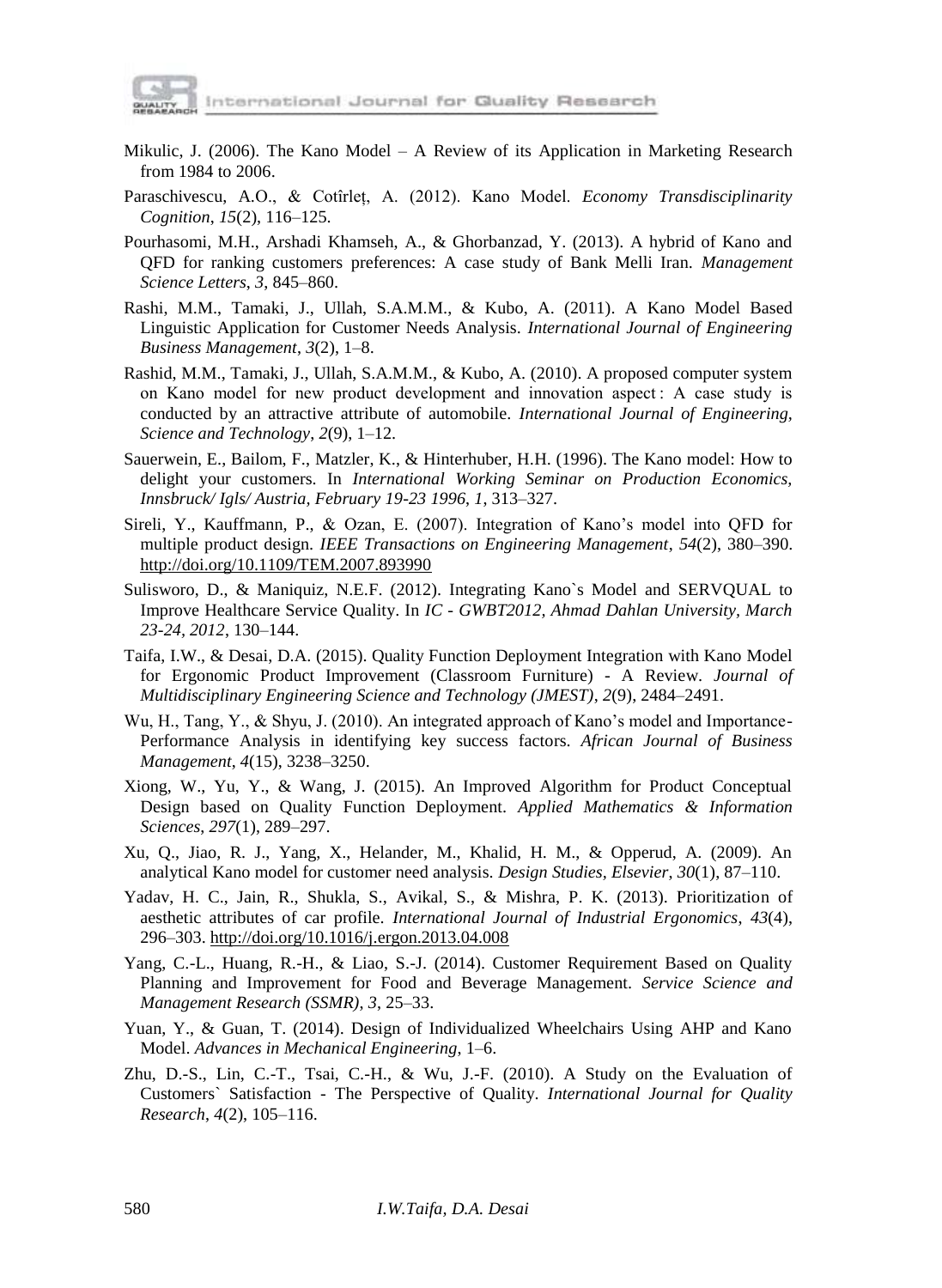

and the state of the state of

Zultner, R.E., & Mazur, G. H. (2006). The Kano Model: Recent Developments. *The Eighteenth Symposium on Quality Function Deployment- Austin, Texas 2006*, 109–116.

| Ismail Wilson Taifa   | Darshak A Desai          |
|-----------------------|--------------------------|
| G H Patel College Of  | G H Patel College Of     |
| Engineering and       | Engineering and          |
| Technology,           | Technology,              |
| India                 | India                    |
| taifaismail@yahoo.com | darshakdesai@g cet.ac.in |
|                       |                          |